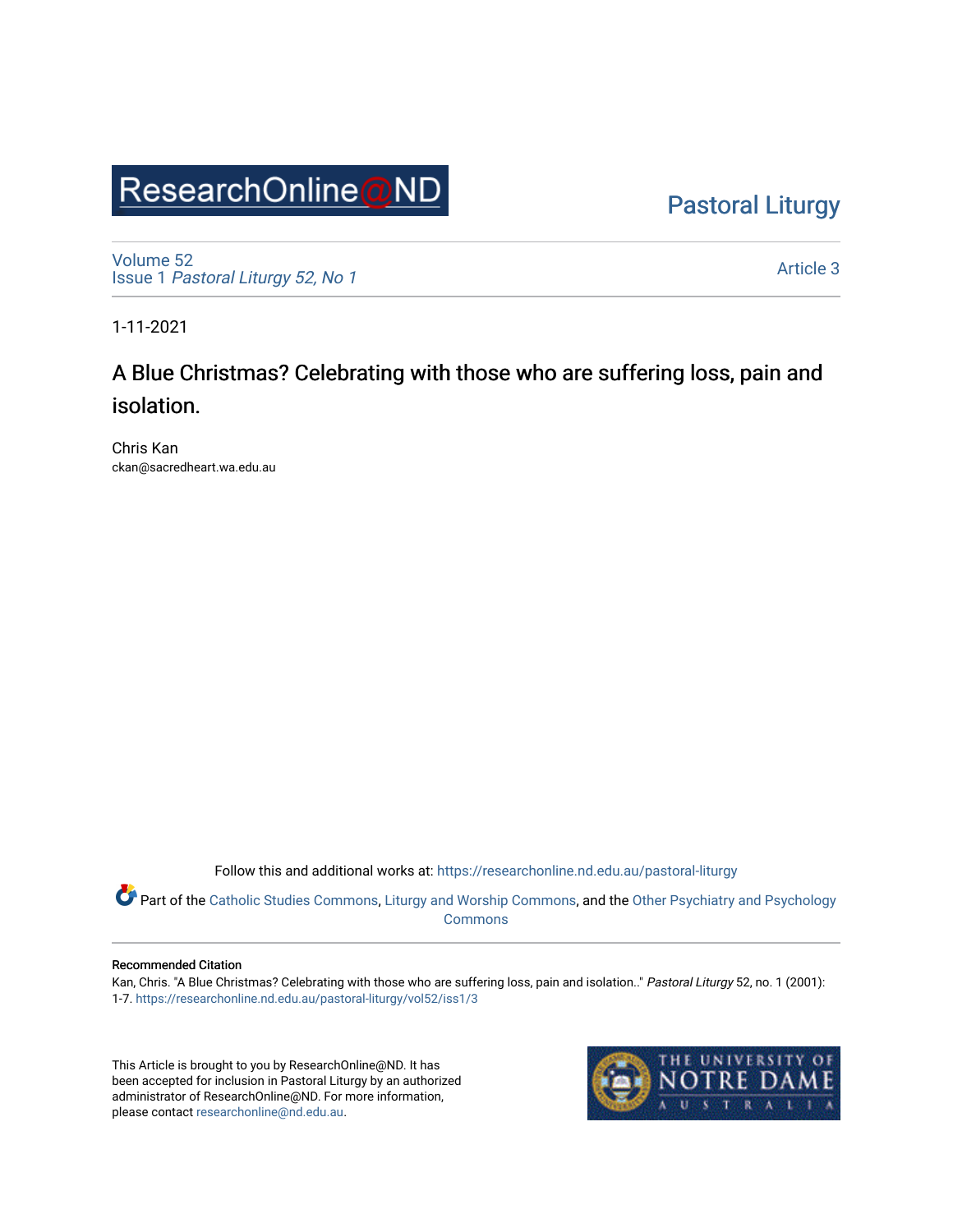### **A Blue Christmas? Celebrating with those who are suffering loss, pain and isolation. By Chris Kan**

#### *This article is peer reviewed*

The Christmas period<sup>1</sup> can be a time of striking opposites. Amongst the carols, presents, and mountains of food are often hidden stories of debt, fractured relationships, lost hopes and mental illness. The pandemic, and periods of enforced and chosen isolation, have brought all of these into sharp relief, especially at times that evoke the importance of family and communal celebration.

Liturgical celebrations can be an important buttress in assisting people to both survive and enter more deeply into the Christmas period. Gertrude Mueller observes that it is in ritual and rite that worshipping communities can

take into account our most painful human experiences of loss, grief, hunger, pain, sickness, jealousy, guilt and sinfulness. Slowly, and in good time, ritual time, our painful feelings are transformed into the feelings of reparation, repentance, hope and salvation'.<sup>2</sup>

Two of the key themes for the Advent and Christmas seasons are *waiting* and *hope*. <sup>3</sup> Whilst these themes are both incarnational and eschatological in nature, many of those who walk through our church doors each December are both waiting and hoping, often in total unawareness, for peace, redemption, and renewal in their personal lives. They may have a longing for things to be better - or at least different to how they are now. The founder of *Pastoral Liturgy*, Russell Hardiman, reminded readers that the Christmas period was the very time in which we 'welcome the marginalised, welcome home the ones struggling with their life choices, (and) show an attitude of inclusiveness'. 4

Few involved in the planning and preparation of liturgy are unaware, or un touched, by these factors. The more difficult task is integrating these realities within a worshipping community - either in the context of a stand-alone liturgy or as an overall lens for December celebrations.

#### **A Blue Christmas**

Regardless of where we celebrate the Christmas season - in the Northern Hemisphere with freezing temperatures, snow and being confined to the indoors, or the Southern Hemisphere with its very social, often outdoor celebrations - psychosocial difficulties such as anxiety, depression and

<sup>&</sup>lt;sup>1</sup> I will use the term *Christmas* throughout this article to refer to the Advent and Christmas period, except where specifically noted.

<sup>2</sup> Gertrud Mueller Nelson, *To Dance with God: Family Ritual and Community Celebration* (New York: Paulist Press, 1986), 55.

<sup>3</sup> For an excellent discussion of these themes see Adrien Nocent, *The Liturgical Year: Advent, Christmas, Epiphany (vol. 1)* (Collegeville, MN: Liturgical Press, 2013).

<sup>4</sup> Russell Hardiman, and Peta Wellstead. *The Years of the Year : the Paschal Mystery Celebrated in Christian Worship : Essays to Commemorate 25 Years of Pastoral Liturgy*. (Fremantle, W.A: Pastoral Liturgy Publications, College of Theology, University of Notre Dame Australia, 1997), 17.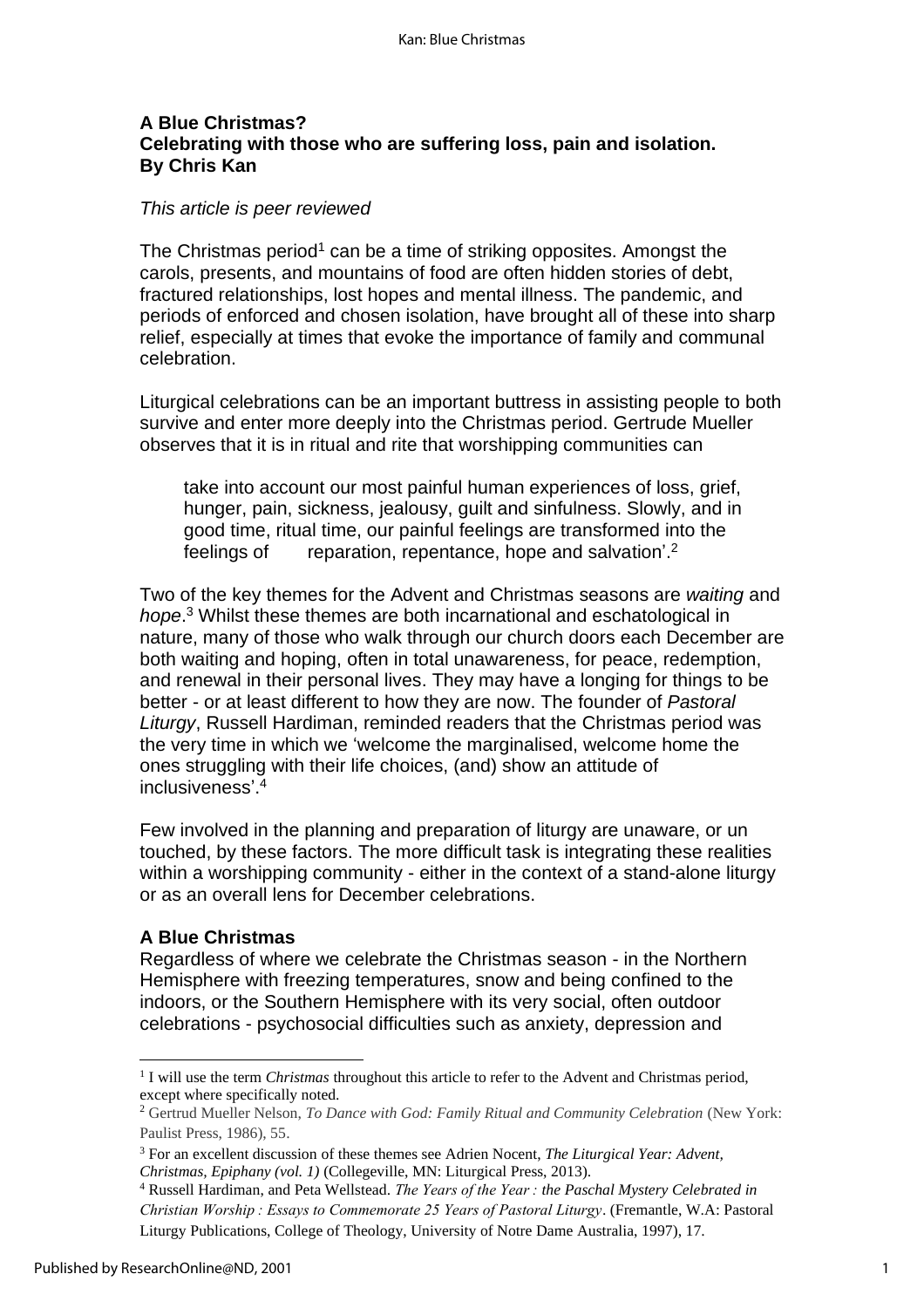relational issues are ever present. Many, regardless of location, have a difficult time at Christmas in terms of mood and emotion.

Christian communities have a role in supporting others through this period. Robert Schreiter<sup>5</sup> suggests that congregations can become agents of care for others, in the face of traumatic events and experiences, through three distinct approaches:

- accompanying others with patience and care
- providing a hospitable environment of trust, kindness and safety
- reconnecting those who suffer to the broader community

A recent study provides a clinical confirmation to these ideas; that despite the Christmas season being notable for time pressures, social obligations and financial concerns, which affect the well-being of the community at large, religious practice is a protective factor.<sup>6</sup> 'Religious Christians' – by which the study means practising - don't find Christmas as stressful in the weeks leading up to the celebration, nor do they suffer an emotional decline after Christmas when compared with the wider population.<sup>7</sup>

Liturgy that is purposefully designed to address the ambiguities of emotions and responses around the Christmas season, especially if approached via Schreiter's suggestions, is often called *Blue Christmas*. 8 It is often stand-alone in style, i.e. utilising an order of prayer, song and symbol not connected to the regular cycle of services. Whilst this works well, and has become an anticipated moment in some worshipping communities, it is not the only model, and there are opportunities to connect these themes to a parish's normal liturgical life. For example, themes of restoration and healing connect easily with Evening Prayer / Vespers, as the symbols of light and entrusting to God what has occurred in the past, both recent and historical, are an effective link. Compline too is a viable option, as we pray for peace and deep rest from all that our day, and life, has brought us.

In reality, a morning setting may suit many communities and Morning Prayer / Lauds presents the opportunity to encounter the dawning of a new day, trusting in God's providence and mercy, providing resonance for those on a journey of hopeful healing. Both my research and experience suggest that this type of liturgy does not often occur within the context of Eucharist, perhaps as, with notable exceptions, its multi-layered symbolism and dense, established texts make it difficult for those returning to Church to access.

Regardless of form, these liturgies remain a ritual celebration - gathering in God's name to acknowledge, share and heal our suffering. This inner dynamism of moving from a place of retreat to a place of encounter creates

<sup>5</sup> Armand Léon Van Ommen, 'Remembering for Healing: Liturgical Communities of Reconciliation Provide Space for Trauma.' in *Trauma and Lived Religion: Transcending the Ordinary*, edited by R. Ruard Ganzevoort and Srdjan Sremac, (Cham: Springer International Publishing, 2019), 203-23. <sup>6</sup> Michael Mutz, 'Christmas and Subjective Well-Being: a Research Note', *Applied Research Quality Life* 11, (2016).

<sup>7</sup> Mutz, *Christmas and Subjective Well-Being*, 1352.

<sup>8</sup> Also sometimes known as *Longest Night* (in the Northern Hemisphere), or a *Service of Solace* – to avoid any Elvis implications!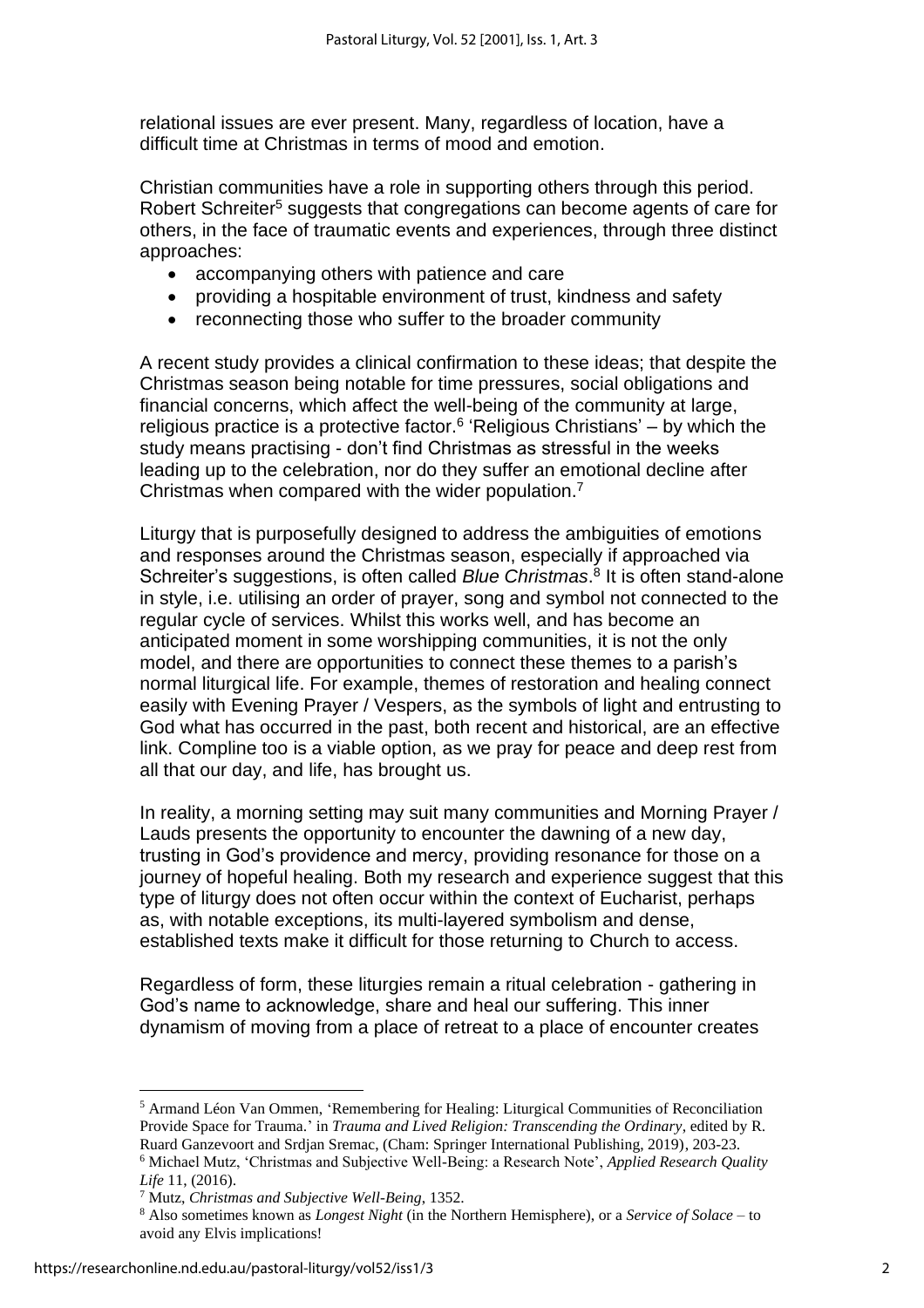liminal space – a place of transition between 'home and the destination'<sup>9</sup> – where the love of God can be encountered. In the relative safety of ritual and rites we can move out of our fear and trauma by 'remember rightly': acknowledging 'who we are, where we belong and what we hope for.' $^{\rm 10}$ 

#### **Gathering and Communicating**

This paper cannot provide a 'set' liturgy that can be downloaded, printed and delivered (although at the end of this article I have provided some links which might help you do just that!). Each liturgical community has its own dynamics, history, and practices, so at best we can adapt someone else's work with care. Wholesale importation generally ends up being less than satisfactory, and at worst irrelevant for those participating. Whilst I am holding the idea of a stand-alone celebration in mind, I propose some themes around which communities might think through their liturgical offerings this Christmas. Most of these are just good practice, and I hope helpful reminders.

#### *Space: Sacred and Safe*

Richard Giles, an Anglican liturgist who specialises in reordering worship spaces, bravely notes that the 'seating plan of any liturgical assembly … (has) … the power to spell out, to first-timer and regular alike, exactly what is going on this room'. <sup>11</sup> There is a delicate balance to maintain between sharing each other's burdens by companionable closeness yet providing enough room so that attendees can feel comfortable in their own space. It remains important to emphasise our interconnectedness and awareness of one another, downplaying status and privilege and building shared involvement.<sup>12</sup>

Depending on the arrangement of the building in which the liturgy will be celebrated, it may be difficult to arrange the space so that people can both see and be close to one another, without being pressed in. Circular spaces are congenial to community building, and a more traditional cross-shaped building may mean people space out too much. People have become used to spaces being defined for them when they attend worship in these pandemic times, so marking out space is a viable option. Roping off pews to encourage sitting in a particular area, utilising the nave or a smaller chapel, can all reduce the impact of a large church space.

Attendees, especially those estranged from Church communities, need to feel that the liturgy will be a 'safe space' physically, emotionally and spiritually. Encouraging people to bring a friend or support person, especially in the case of a stand-alone service, will assist in easing feelings of vulnerability and exposure, as will the availability of tissues, water, and easy access to exits. Feeling trapped physically, especially in the face of strong emotion, is not conducive to a ritual experience.

#### *Texts and Language*

<sup>11</sup> Richard Giles*, Creating Uncommon Worship: Transforming the Liturgy of the Eucharist.* (United Kingdom: Canterbury Press, 2004), 56.

<sup>9</sup> J. Cilliers,2009, 'Worshipping in the 'in-between' times of transition: Reflections on the liminality of liturgy', in *A faithful witness*, edited by H.J.C. Pieterse & C.H. Thesnaar (Bible Media, Wellington, 2007), 169.

<sup>&</sup>lt;sup>10</sup>M. Volf, *The End of Memory: Remembering Rightly in a Violent World*. (Grand Rapids and Cambridge: William B. Eerdmans Publishing, 2006).

<sup>12</sup> Giles, *Creating Uncommon Worship*, 57.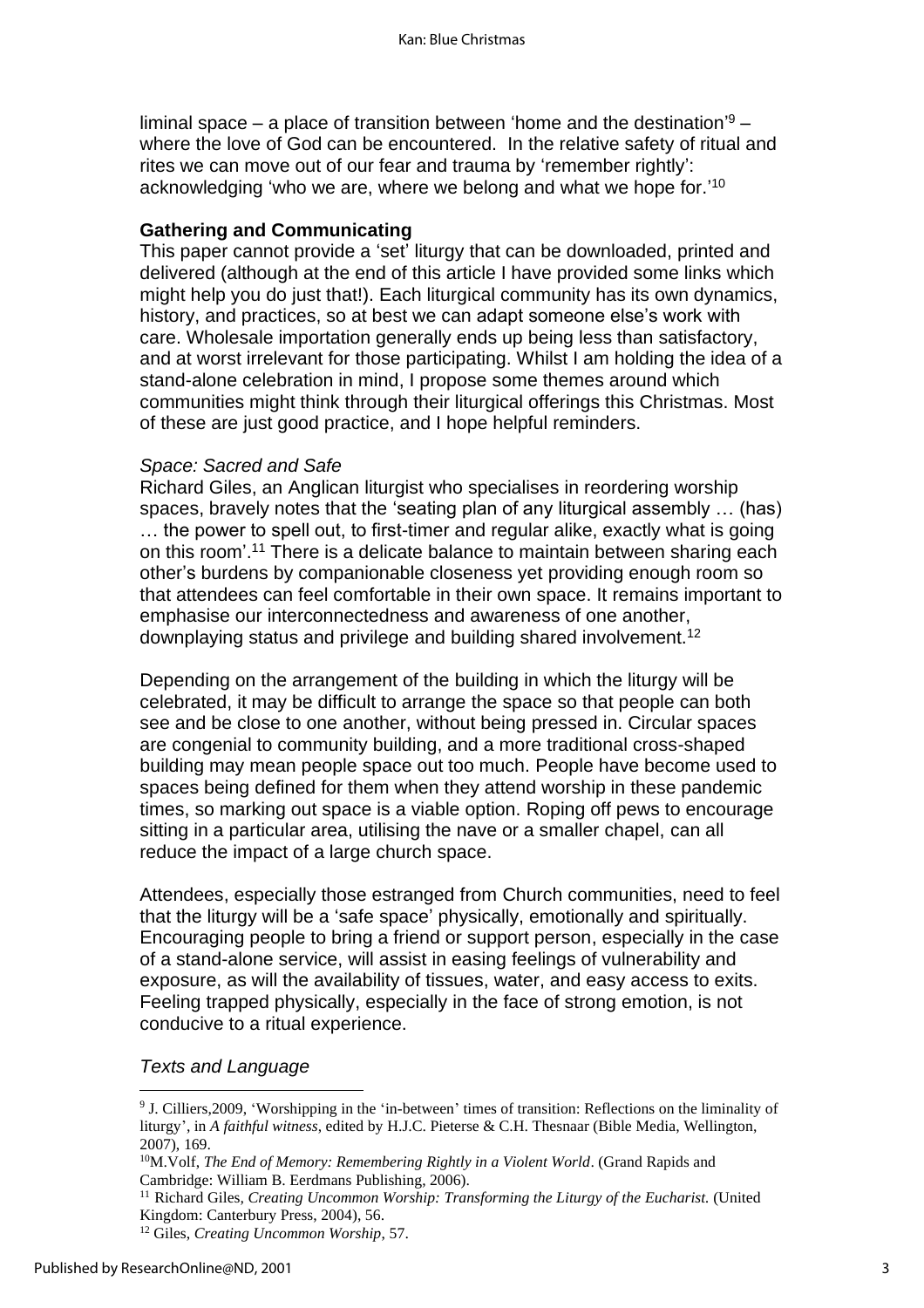How language is used in liturgy is always vital, and even more so in contexts where it may have had a history of being used to wound or control. Rather, considering how language can be used to build up, heal and sustain worshippers is central to worshipping communities' outreach to those on the margins. Adrian Nocent reminds us that we 'must ask ourselves whether or not the liturgical language, images and symbols we use are intelligible to our contemporaries'. <sup>13</sup> When considering forms for worship that invite in those on the fringes of the Church, an awareness of both the way in which we use language, and the biblical texts we choose, are worth some sustained attention.

This especially applies when considering familiar texts, for example, the Lord's Prayer or the Hail Mary. These traditional texts can be comforting points of connection for those who are tentatively returning, but they may also be 'triggering' if Church has been part of the trauma people have suffered. We cannot, of course, plan for each and every individual case, but if we are privileged to know some background stories, we can make appropriate decisions in advance. The same logic applies to choosing a biblical translation for scripture texts - inclusive language for God can serve to avoid imagery that may be oppressive or remind worshippers of negative experiences.

Scripture is foundational in our discerning of what God is doing in the here and now, and the themes of waiting, preparation and hope are universal to our human experience. Those who struggle to celebrate Christmas are often addressed in the Advent texts<sup>14</sup> - they are those who feel they have little hope, those forgotten and excluded. They hunger to be 'filled with good things', for relationships to be healed, for mercy to be shown.

While there are a myriad of scripture readings that could be used, the lectionary selections for Advent are helpful in themselves, adding a connection for those attending multiple services. Fortunately, the set readings are reasonably similar for both the Roman Catholic Lectionary and the Revised Common Lectionary. 15

| <b>Sunday</b> | <b>Lectionary</b>                 | <b>Theme</b>                                                        |
|---------------|-----------------------------------|---------------------------------------------------------------------|
| Advent 1C     | Psalm 25                          | In you, Lord my God, I put my trust                                 |
| Advent 2C     | Baruch 5: 1 - 9                   | Take off the garment of your sorrow<br>and affliction               |
| Advent 3C     | Isaiah 12:2-6                     | Surely God is my salvation; I will trust,<br>and will not be afraid |
| Advent 4C     | Luke 1:39-45 (46-<br>$55^{\circ}$ | The Visitation                                                      |

Liturgies that are designed for meditation and reflection do not always need more words in the form of a sermon or homily. Allowing the power of proclaimed word, symbol, silence and music to heal and comfort participants

<sup>13</sup> Adrien Nocent, *The Liturgical Year*, 4.

<sup>14</sup>Diane Maodush-Pitzer 'Pastoral Issues in Advent', *Liturgy* 13, no. 3, (1996): 19-22

<sup>&</sup>lt;sup>15</sup>Readings available at<https://lectionary.library.vanderbilt.edu/lections.php?year=C&season=Advent>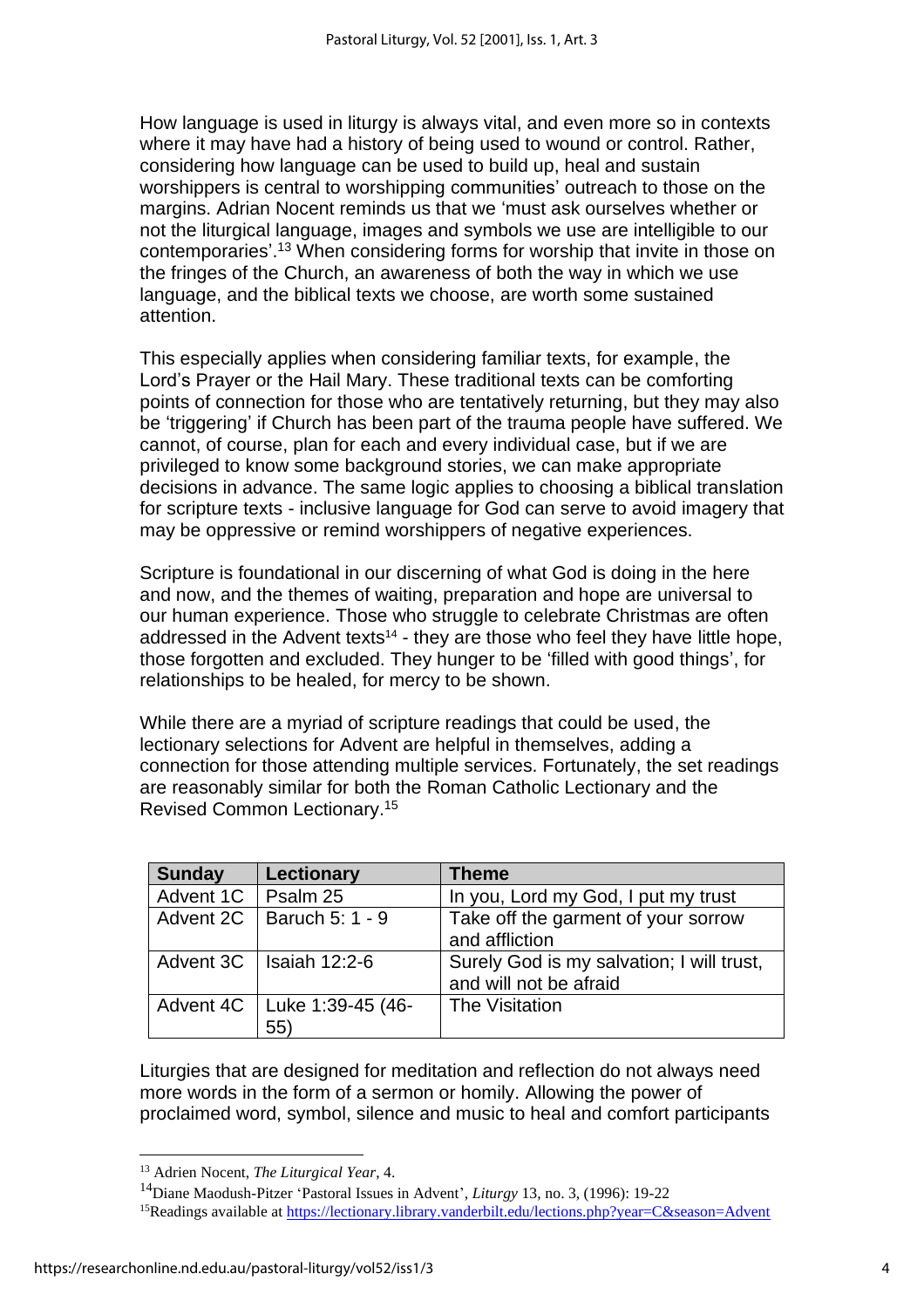is key. However, some communities may expect an oration as part of any church service. In that case I would urge both brevity and simplicity – more of a thought for the day rather than an elongated exposition.

#### *Silence*

Antonio Donghi beautifully notes that silence is 'the living openness of the human heart towards the infinite.'<sup>16</sup> While it can of course be difficult for those who are struggling with strong emotion, or who have no experience of Church or of contemplation, a contemplative attitude towards celebrations can create space for encounter, for listening and for presence. Liturgically, this can be helpfully enacted in two distinct ways. Firstly, the unhurried celebration of liturgy in which there are natural pauses and moments for reflection and contemplation. Allowing space for words and readings to resonate and echo back is important, especially if we have removed too much verbosity!

However, a more profound period of silence may also assist in entering deeply into the mystery of the moment - perhaps as a part of intercessory prayer, after the readings, or utilising a Taize-style extended silence of five to seven minutes. In these ways of doing silence, we continue our sense of being together as 'liturgical silence is not individual, but communal: we are silent together, actively quiet, purposely still.'<sup>17</sup>

#### *Music*

Whilst the immediate thought for music at this time of year is often Carols, many people have stopped really 'hearing' them as they have been besieged since early October in advertisements and shopping centres. Making the service too 'Christmassy' can easily reinforce the painful experiences and negative emotions that make this time of year difficult for some. It is worth thinking through how music can be used as a point of connection and as an opportunity for meditation, reflection, and healing.

There are two distinct ways in which music can play a role in solace and healing during liturgy: Music *in* therapy and music *as* therapy.<sup>18</sup> Whilst both are modes of participation, they differ in the role the congregation plays. Music *in* therapy describes how music may be listened to during a liturgy, encouraging reflection and entering into the present moment. This may be a sung solo, an instrumentalist or a recording. Solo instruments are very effective and if your community has a talented musician – I have used both a cellist and clarinetist to great effect – this can add a great deal to the liturgy.

There are a wide variety of secular songs that make excellent choices for a reflective moment. For example, Ron Sexsmith's 'Maybe this Christmas'<sup>19</sup> contains a facing of the present reality ('maybe this Christmas will mean something more') with the opportunity for concrete action ('maybe forgiveness

<sup>16</sup> Antonio Donghi, *Words And Gestures In The Liturgy* (United States: Liturgical Press, 2009).

<sup>17</sup> David Philippart, *Saving Signs, Wondrous Words* (United States: Liturgy Training

Publications, 1996) 21, quoted in Giles, *Creating Uncommon Worship,* 128.

<sup>18</sup> C. J. Calitz, 'Healing liturgy: The role of music and singing', *Verbum et Ecclesia* 38, no.1(2017). <sup>19</sup> Ron Sexsmith, *Maybe this Christmas*, Nettwerk Music Group 2002).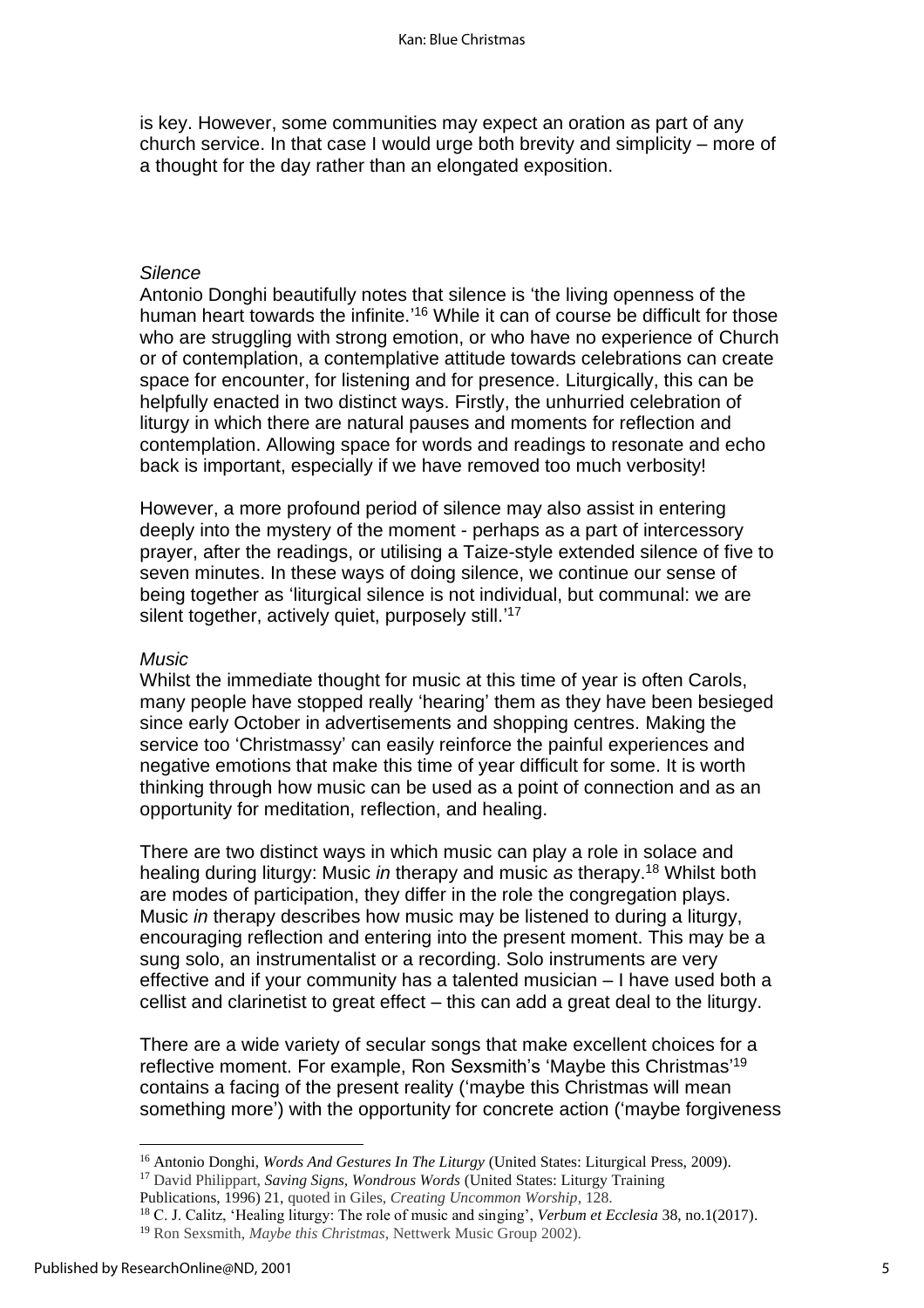will ask us to call, someone we love, someone we've lost'). Even though secular, there is a strong sense of Advent hopefulness and encounter in the text.

The second way music can be helpful is music *as* therapy, most usually occurring in liturgy as singing together. Outside of the fact that communal singing has incredible mental health benefits $^{20}$ , texts that pickup themes of 'praise, lament, worship, benediction, reframing, participation … emotions of grief, anger, aggression, depression, disappointment' <sup>21</sup> can provide an encounter with our own reality and a sharing of each other's burdens, even though unnamed.

One helpful example comes from Australian text writer Elizabeth Smith, who often provides new words to existing tunes. The last verse of her hymn, 'When will it be that the waiting will end' brings all of the 'baggage' that participants bring to worship, especially the hurt, grief and loss, and offers it to God for transformation:

*Holy Eternal One, over to you Now we hand all that we can and can't do. Hopes, tears and questions: we offer you these; Give us, in answer, a share of your peace.*<sup>22</sup>

In a more Christmassy vein, John Bell from the Wild Goose Worship Group based in Iona, offers earthy texts which pick up both Advent themes with a good deal of honesty. 'Not the powerful' from his collection 'Innkeepers and Light Sleepers' <sup>23</sup> brings both a sense of justice and inclusion. It begins 'Not the powerful, not the privileged … were the first to hold God's hand', and continues in this manner, dismantling any sense of pedigree or achievement, instead championing the homeless, wandering and forgotten in the Christmas narrative.

#### **In conclusion: Afterwards**

The liturgy after the liturgy is important too! After acknowledging and praying for their own needs and the needs of the wider community, connecting with others is essential, as much as participants can manage. Sharing the sign of Peace at the end of a liturgy, safely as local guidelines permit, draws people into a dialogue with one another. Sharing a supper, a glass of wine, or tea and coffee, extends this connection, allowing participants to re-integrate before returning to 'normal' life.

This short reflection is only a beginning, hopefully stimulating some ideas for leaders within their own communities to design and offer opportunities for those who find the Christmas season difficult. The themes I have offered are ways of providing 'safe' points of entry for those estranged from the Church, and whilst the specifics of texts, music and arrangement will differ in each

<sup>&</sup>lt;sup>20</sup> For example, Laura Plumb and Theodore Stickley 'Singing to Promote Mental Health and Wellbeing.' *Mental Health Practice* 20, no. 8 (2017): 31.

<sup>21</sup> Calitz, *Healing liturgy: The role of music and singing*, 8.

<sup>22</sup> E. J. Smith, *Songs for Saints and Sinners*, (Bentleigh Victoria, Beaut Resources, 2008).

<sup>&</sup>lt;sup>23</sup> John L. Bell and Graham Maul, InnKeepers and Light Sleepers: Seventeen New Songs for Christmas (Iona, Wild Goose Publications, 2004).